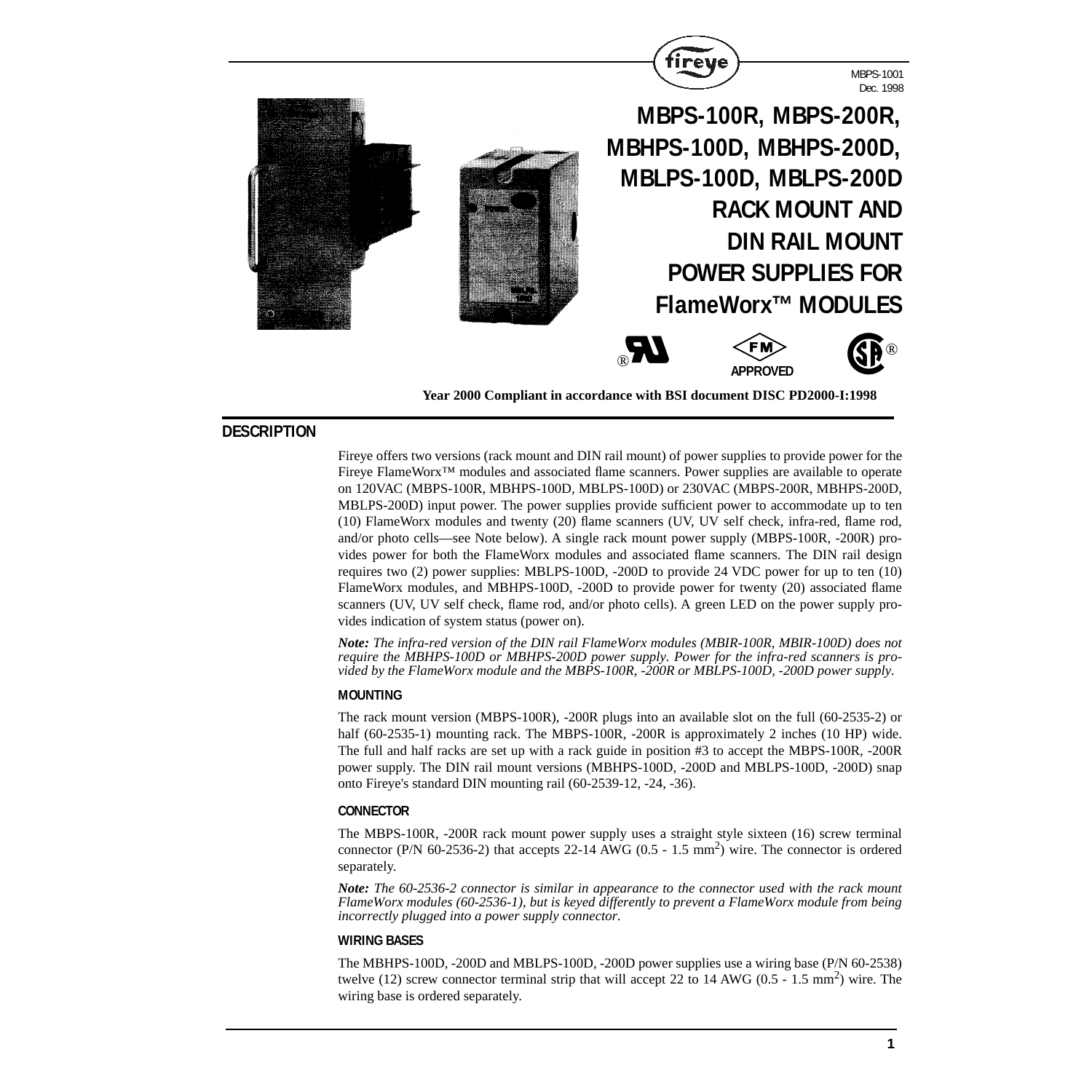

| <b>PART NUMBER</b>       | <b>DESCRIPTION</b>                                                                                                                                                                 |  |
|--------------------------|------------------------------------------------------------------------------------------------------------------------------------------------------------------------------------|--|
| MBPS-100R                | Power supply (120 VAC input power) for FlameWorx modules and flame scanners - 19" rack mount.                                                                                      |  |
| MBLPS-100D               | Power supply (120 VAC input power) for FlameWorx modules - DIN rail mount.                                                                                                         |  |
| MBHPS-100D               | Power supply (120 VAC input power) for flame rods, UV and UV Self Check flame scanners - DIN rail mount.                                                                           |  |
| MBPS-200R                | Power supply (230 VAC input power) for FlameWorx modules and flame scanners - 19" rack mount.                                                                                      |  |
| MBLPS-200D               | Power supply (230 VAC input power) for FlameWorx modules - DIN rail mount.                                                                                                         |  |
| MBHPS-200D               | Power supply (230 VAC input power) for flame rods, UV and UV Self Check flame scanners - DIN rail mount.                                                                           |  |
| Connector                |                                                                                                                                                                                    |  |
| 60-2536-2                | Connector with sixteen (16) straight style screw terminals (22-14 AWG, 0.5 - 1.5 mm <sup>2</sup> ) for rack mount power<br>supply (MBPS-100R, -200R).                              |  |
| <b>Wiring Base</b>       |                                                                                                                                                                                    |  |
| 60-2538                  | Wiring base with twelve (12) straight style screw terminals (22-14 AWG, 0.5 - 1.5 mm <sup>2</sup> ) for DIN rail mount<br>power supplies (MBHPS-100D, -200D and MBLPS-100D, -200D) |  |
|                          | <b>Mounting Racks</b>                                                                                                                                                              |  |
| 60-2535-1                | Half rack for use with MBPS-100R, -200R power supply and FlameWorx modules.                                                                                                        |  |
| 60-2535-2                | Full rack for use with MBPS-100R, -200R power supply and FlameWorx modules.                                                                                                        |  |
| <b>Mounting Rails</b>    |                                                                                                                                                                                    |  |
| 60-2539-12               | DIN style mounting rail - 12 inches for use with MBHPS-100D, -200D and MBLPS-100D, -200D.                                                                                          |  |
| 60-2539-24               | DIN style mounting rail - 24 inches for use with MBHPS-100D, -200D and MBLPS-100D, -200D.                                                                                          |  |
| 60-2539-36               | DIN style mounting rail - 36 inches for use with MBHPS-100D, -200D and MBLPS-100D, -200D.                                                                                          |  |
| <b>Replacement Fuses</b> |                                                                                                                                                                                    |  |
| 23-184                   | Replacement fuse for MBPS-100R, -200R, MBHPS-100D, -200D and MBLPS-100D, -200D power supplies.                                                                                     |  |

 $^\circledR$ 

fireye

*Note: Connector and wiring bases for power supply modules must be ordered separately.*

# **PRODUCT SPECIFICATIONS**

| <b>ELECTRICAL</b>              |                                                                                                                                                                              |
|--------------------------------|------------------------------------------------------------------------------------------------------------------------------------------------------------------------------|
| <b>Input Power:</b>            | MBPS-100R, MBHPS-100D, MBLPS-100D<br>120 VAC $(+10\%,-15\%)$ , 50/60 Hz (Fused @ 1.6 A).                                                                                     |
|                                | MBPS-200R, MBHPS-200D, MBLPS-200D<br>230 VAC $(+10, -15\%)$ 50/60 Hz.                                                                                                        |
| <b>Maximum current output:</b> |                                                                                                                                                                              |
| <b>MBPS-100R, -200R</b>        | 1.4A @ 24 VDC (Will power up to 10 flame switch modules).<br>25mA @ 600 VAC (Will power up to 20 flame scanners).<br>Required for UV, UV Self Check scanners and Flame Rods. |
| <b>MBLPS-100D, -200D</b>       | 1.4A @ 24 VDC (Will power up to 10 flame switch modules).                                                                                                                    |
| <b>MBHPS-100D, -200D</b>       | 25mA @ 600 VAC (Will power up to 20 flame scanners).<br>Required for UV, UV Self Check scanners and Flame Rods.                                                              |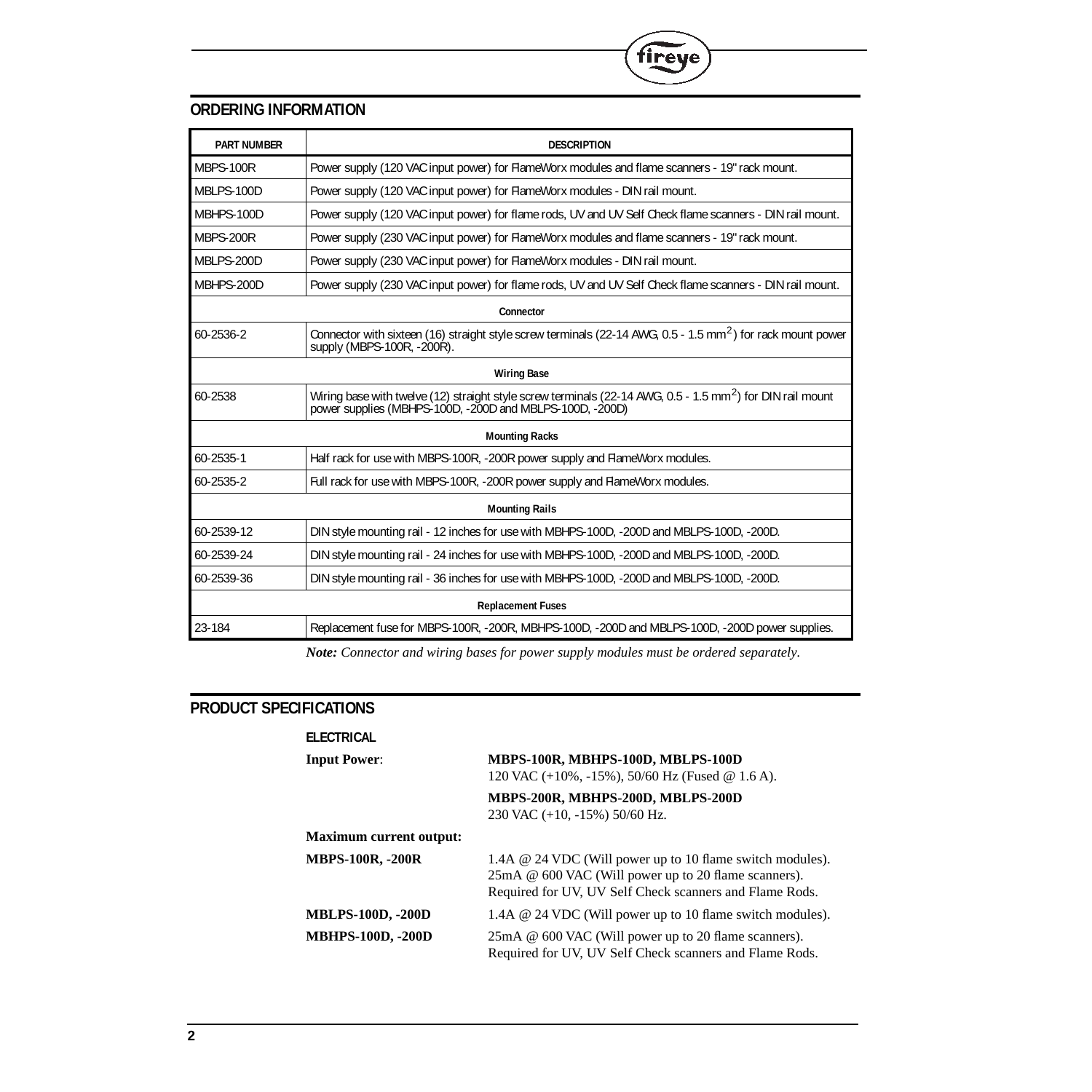| <b>ENVIRONMENTAL</b>                                                      |                                                                |       |
|---------------------------------------------------------------------------|----------------------------------------------------------------|-------|
| <b>Operating Temperature:</b>                                             | $-40^{\circ}$ F to $140^{\circ}$ F ( $-40^{\circ}$ C to 60° C) |       |
| <b>Storage Temperature:</b>                                               | $-40^{\circ}$ F to 176° F (-40° C to 80° C)                    |       |
| Humidity:                                                                 | 85% RH (max), non-condensing.                                  |       |
| <b>Agency Approvals:</b>                                                  | Underwriters Laboratories (UL)                                 |       |
|                                                                           | Factory Mutual (FM)                                            |       |
|                                                                           | Canadian Standards Association (CSA)                           |       |
| Note: UL Approval DOES NOT APPLY to MBPS-200R, MBHPS-200D and MBLPS-200D. |                                                                |       |
| <b>Shipping Weight:</b>                                                   | <b>MBPS-100R, -200R</b>                                        | 2 Lbs |
|                                                                           | MBLPS-100D, -200D                                              | 2 Lbs |
|                                                                           | <b>MBHPS-100D, -200D</b>                                       | 2 Lbs |

 $^{\circledR}$ 

fireye

**FIGURE 1. DIMENSIONS OF DIN RAIL MOUNT POWER SUPPLIES (MBHPS-100D, -200D/MBLPS-100D, -200D) AND WIRING BASES (60-2538). INCH (MM)**

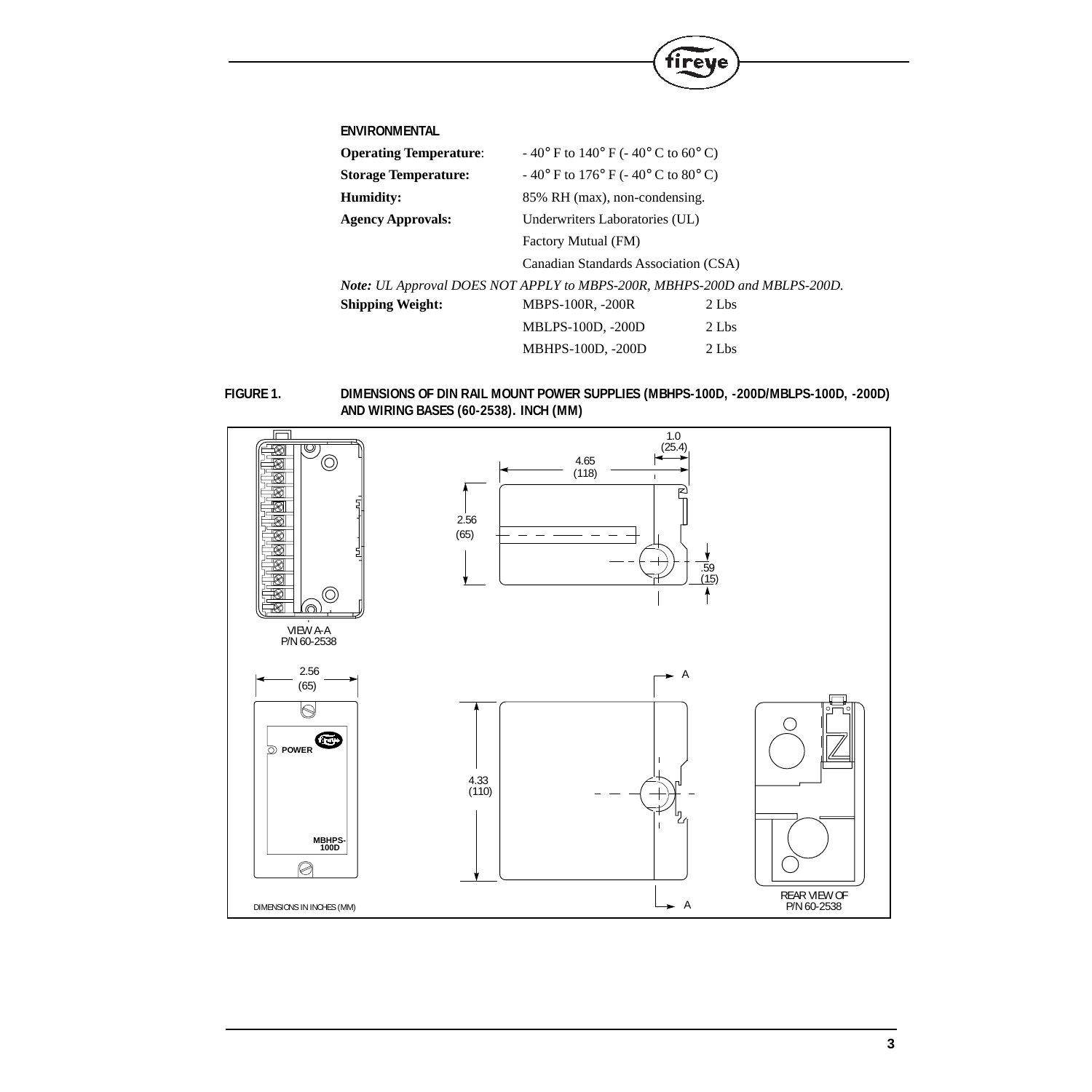

**FIGURE 2. DIMENSIONS OF RACK MOUNT POWER SUPPLY (MBPS-100R, -200R)**

**R** 

ireve



# **INSTALLATION OF RACK MOUNT POWER SUPPLY (MBPS-100R, -200R)**

The Half Rack (60-2535-1) and Full Rack (60-2535-2) are shipped with the rack guides in positions 3, 7, and then spaced 6 positions apart. The rack guides are set up so the power supply (MBPS-100R, -200R) can mount in position 3, and the rack mount FlameWorx modules in the remaining positions. Screw the power supply connector (60-2536-2) into position 3 on the rear of the rack. Observe position of key in connector. See Note below. Then slide the power supply module into the connector and secure with the top and bottom retaining screws. To install the power supply in a different position, mount the connector (60-2536-2) in the same position as the centerline of the appropriate rack guide. Filler plates are provided to close any openings.

*Note: The connector for the power supply (60-2536-2) is similar to the connector for the FlameWorx modules (60-2536-1). The connectors are keyed differently to prevent a FlameWorx module form being incorrectly plugged into a power supply connector. When mounting the connector for the power supply (60-2536-2), position the connector so that the key is closer to the bottom of the rack. Note: The half rack and full rack include one 60-2436-1 connector screwed into position 37 and 79 respectively. These connectors are used for the FlameWorx modules.*

# **INSTALLATION OF DIN RAIL MOUNT POWER SUPPLIES**

The wiring bases (60-2538) for the high voltage (MBHPS-100D, -200D) and low voltage (MBLPS-100D, -200D) power supplies mount onto the DIN mounting rails (60-2539-12, -24, -36).

#### **To mount the wiring base onto the DIN mounting rail:**

- 1. Position the bottom edge of the DIN mounting rail into the slot on the bottom of the 60-2538 wiring base.
- 2. Insert a small screw driver into the slot of the white plastic retainer on the top rear section of the wiring base.
- 3. Lift up the white plastic retainer and press the upper half of the wiring base against the DIN mounting rail until it snaps into place.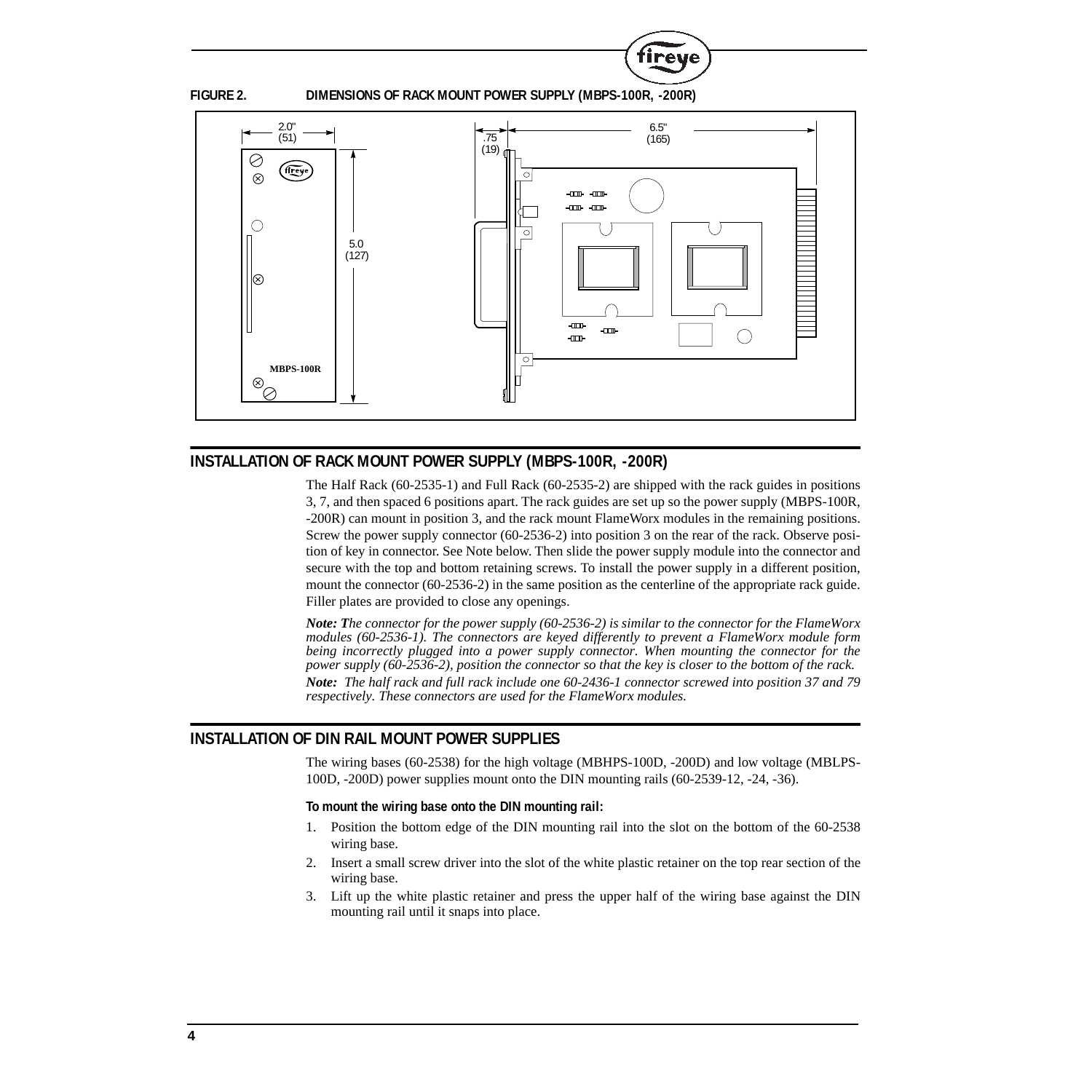

## **To mount the power supply onto the wiring base:**

- 1. Align the flame switch module with its wiring base and insert the edge of the flame switch module into the connector on the wiring base.
- 2. Using a medium slotted screw driver with a 4 inch shaft (minimum), tighten down the two retaining screws on the power supply.

## **To remove the wiring base from the DIN mounting rail:**

- 1. Insert a small screw driver into the slot of the white plastic retainer on the top rear section of the wiring base.
- 2. Lift up the white plastic retainer and pull the flame switch module / wiring base forward.
- 3. Slide the bottom of the wiring base off of the DIN mounting rail.

| WIRING CONNECTIONS FOR MBPS-100R, -200R POWER SUPPLY (RACK MOUNT) |                                                                                                                 |  |
|-------------------------------------------------------------------|-----------------------------------------------------------------------------------------------------------------|--|
| Terminal(s)                                                       | <b>Function</b>                                                                                                 |  |
| 1, 7                                                              | Power for UV scanners (UV1A, 45UV5, UV2, UV8A). Connect to terminals 1 and 2 of MBUV-100R and/or<br>MBUVS-100R. |  |
| 2, 4                                                              | Power for flame rods and photocells. Connect to terminals 1 and 2 of MBFR-100R.                                 |  |
| 9.10                                                              | "24 VDC Power" for FlameWorx modules. Connect to terminal 13 of FlameWorx Modules.                              |  |
| 11, 12                                                            | "24 VDC Common" for FlameWorx modules. Connect to terminal 14 of FlameWorx modules.                             |  |
| 14, 15                                                            | Incoming line power (120 VAC for MBPS-100R, 230 VAC for MBPS-200R).                                             |  |
| 16                                                                | Earth Ground.                                                                                                   |  |
| Terminals designations refer to the 60-2536-2 connector.          |                                                                                                                 |  |

| WIRING CONNECTIONS FOR MBHPS-100D, -200D POWER SUPPLY (DIN RAIL MOUNT) |                                                                                                                 |  |
|------------------------------------------------------------------------|-----------------------------------------------------------------------------------------------------------------|--|
| Terminal(s)                                                            | <b>Function</b>                                                                                                 |  |
| 1, 7                                                                   | Power for UV scanners (UV1A, 45UV5, UV2, UV8A). Connect to terminals 1 and 2 of MBUV-100D and/or<br>MBUVS-100D. |  |
| 2, 4                                                                   | Power for flame rods and photocells. Connect to terminals 1 and 2 of MBFR-100D.                                 |  |
| 10, 11                                                                 | Incoming line power (120 VAC for MBHPS-100D, 230 VAC for MBHPS-200D).                                           |  |
| 12                                                                     | Earth Ground                                                                                                    |  |
| Terminals designations refer to the 60-2538 wiring base.               |                                                                                                                 |  |

| WIRING CONNECTIONS FOR MBLPS-100D, -200D POWER SUPPLY (DIN RAIL MOUNT) |                                                                                     |  |
|------------------------------------------------------------------------|-------------------------------------------------------------------------------------|--|
| Terminal(s)                                                            | <b>Function</b>                                                                     |  |
| 3, 4                                                                   | "24 VDC Power" for FlameWorx modules. Connect to terminal 13 of Flame Worx Modules. |  |
| 5, 6                                                                   | "24 VDC Common" for FlameWorx modules. Connect to terminal 14 of FlameWorx modules. |  |
| 10.11                                                                  | Incoming line power (120 VAC for MBLPS-100D, 230 VAC for MBLPS-200D).               |  |
| 12                                                                     | Earth Ground                                                                        |  |
| Terminals designations refer to the 60-2538 wiring base.               |                                                                                     |  |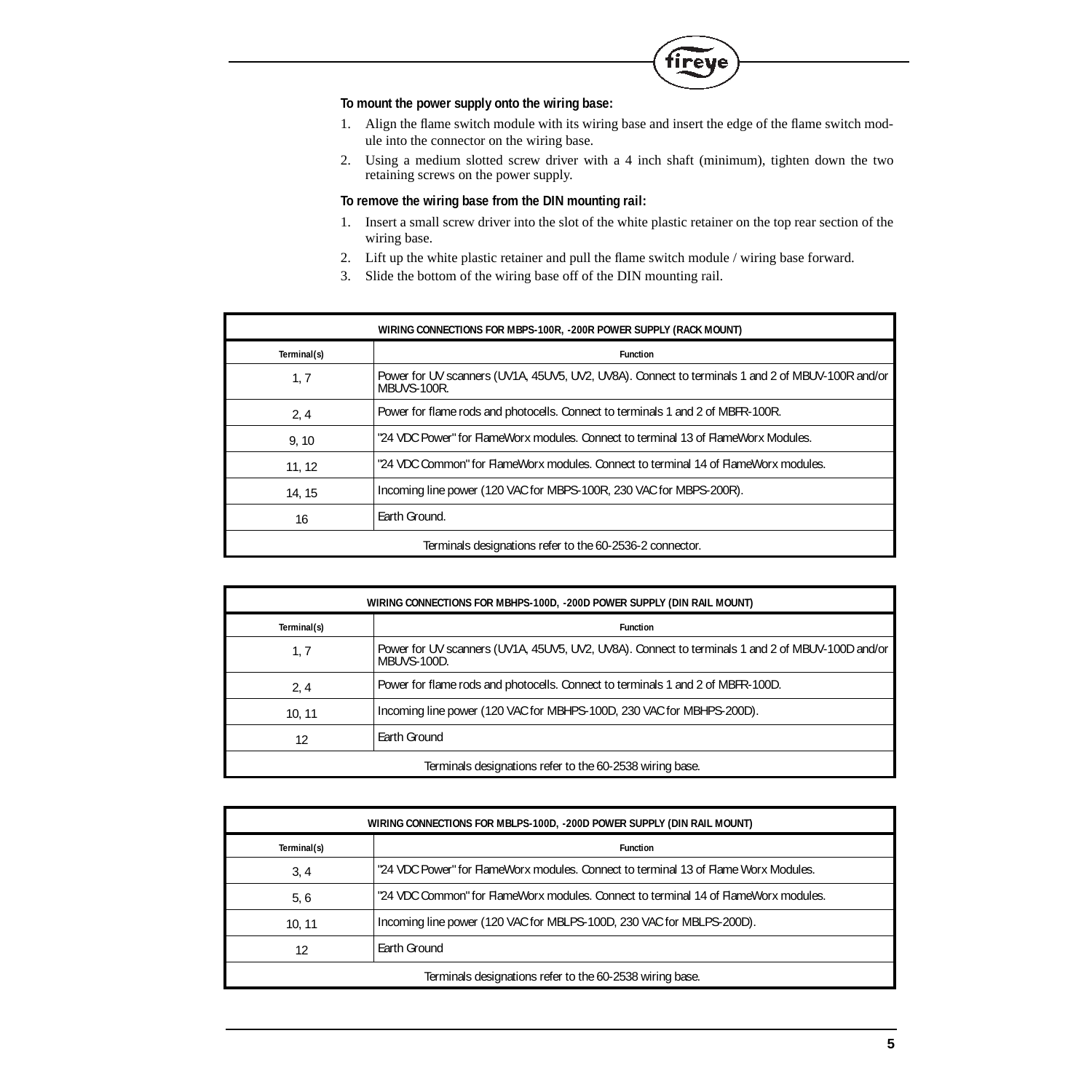

## **FIGURE 3. SCANNER WIRING DIAGRAM FOR MBPS-100R POWER SUPPLY AND MBUV-100R, MBUVS-100R, MBFR-100R, AND MBIR-100R FLAMEWORX MODULES AND THEIR ASSOCIATED SCANNERS.**



## **FIGURE 4. MBHPS-100D/MBLPS-100D POWER SUPPLIES AND MBUV-100D, MBUVS-100D, MBFR-100D, AND MBIR-100D FlameWorx MODULES AND THEIR ASSOCIATED SCANNERS.**

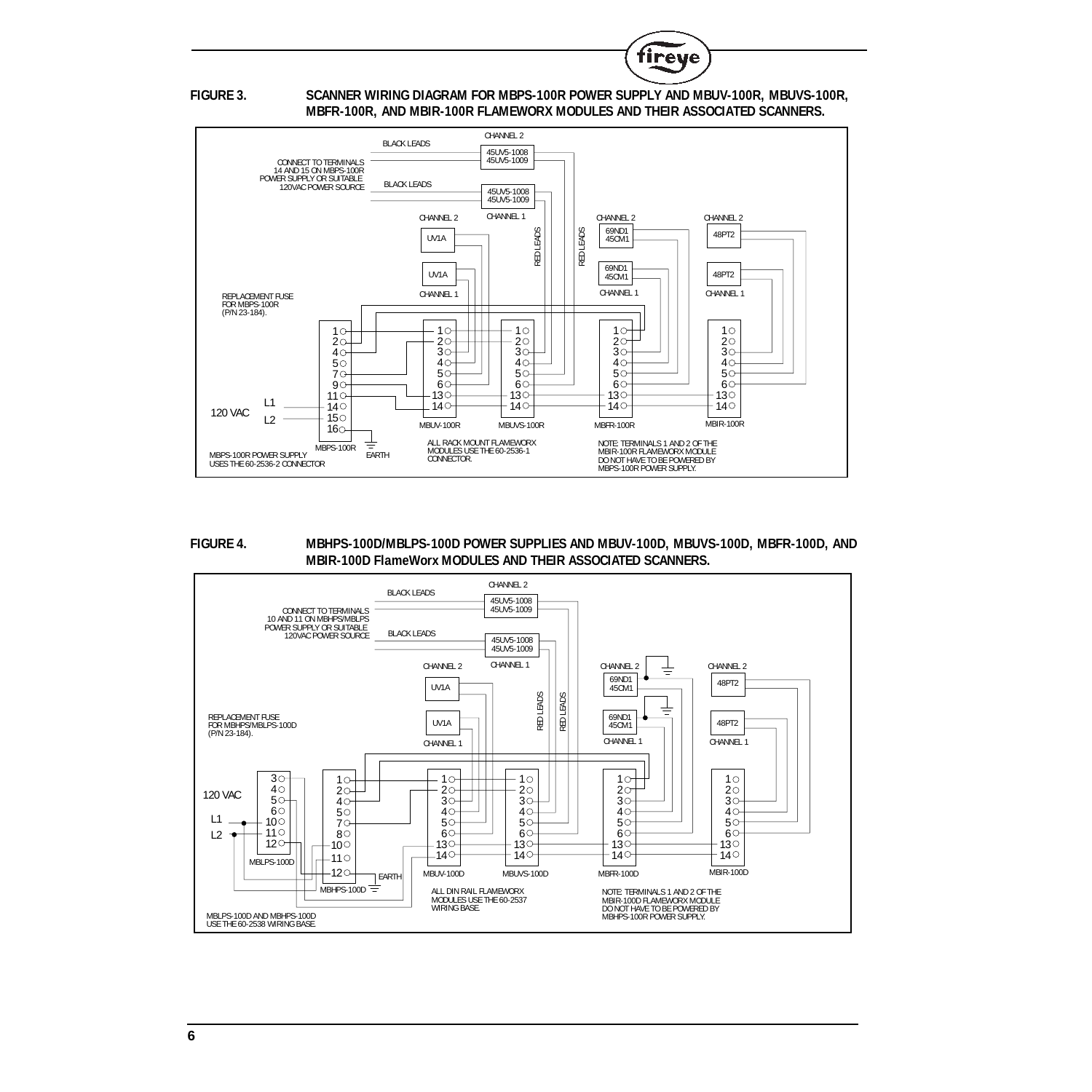

**FIGURE 5. SCANNER WIRING DIAGRAM FOR MBPS-200R POWER SUPPLY AND MBUV-100R, MBUVS-100R, MBFR-100R, AND MBIR-100R FLAMEWORX MODULES AND THEIR ASSOCIATED SCANNERS.**



### **FIGURE 6. MBHPS-200D/MBLPS-200D POWER SUPPLIES AND MBUV-200D, MBUV5-200D, MBFR-200D, AND MBIR-200D FLAME SWITCH MODULES AND THEIR ASSOCIATED SCANNERS.**